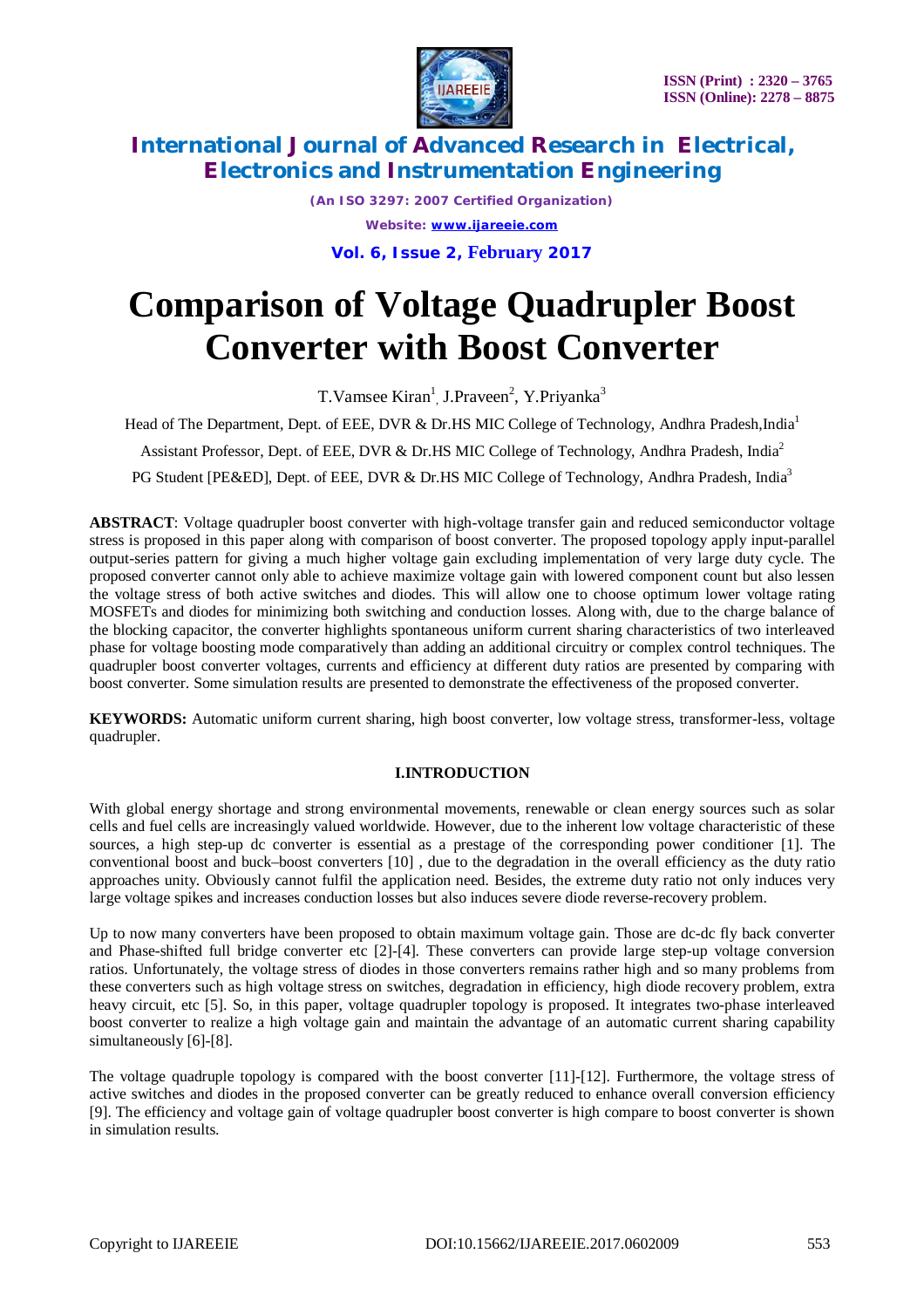

*(An ISO 3297: 2007 Certified Organization)*

*Website: [www.ijareeie.com](http://www.ijareeie.com)*

#### **Vol. 6, Issue 2, February 2017**

#### **II. OPERATING PRINCIPLE OF THE BOOST CONVERTER**

This is a dc-dc power converter with an output voltage greater than its input voltage. Boost converter is known as 'stepup chopper'. With the arrival of bipolar junction transistor (BJT) which is a self-commutated device it is used as a switch as an alternative of thyristor in dc-dc converters. It is having at least two semiconducting devices those are a diode and a transistor and at least one energy storage elements those are a capacitor, a inductor or both.



Fig1: Boost Converter

The operating principle of boost converter explained in moods. Those are ON-State and OFF-State.

**ON-State**: In this state the Switch S is closed. The inductor current will be raised.

**OFF-State**: In this state the Switch S is open. Then the inductor current flows across the diode D, capacitor C and the load R. The simulation diagram for Boost converter is shown in fig2.

The Corresponding Equations are:

Maximum Duty Cycle (D) = 
$$
1 - \frac{V_{in_{min}} * \eta}{V_{out}}
$$
 (1)

Inductor current ripple (
$$
\Delta I_L
$$
) =  $\frac{V_{in_{(min)}^*D}}{f_s * L}$  (2)

Inductor (L) = 
$$
\frac{V_{in}(V_{out} - V_{in})}{\Delta I_L f_s V_{out}}
$$
 (3)

Capacitor(c) = 
$$
\frac{I_{out_{\text{max}}^{*D}}}{\int_{s} \Delta V_{out}}
$$
 (4)



Fig2: Boost converter simulation diagram.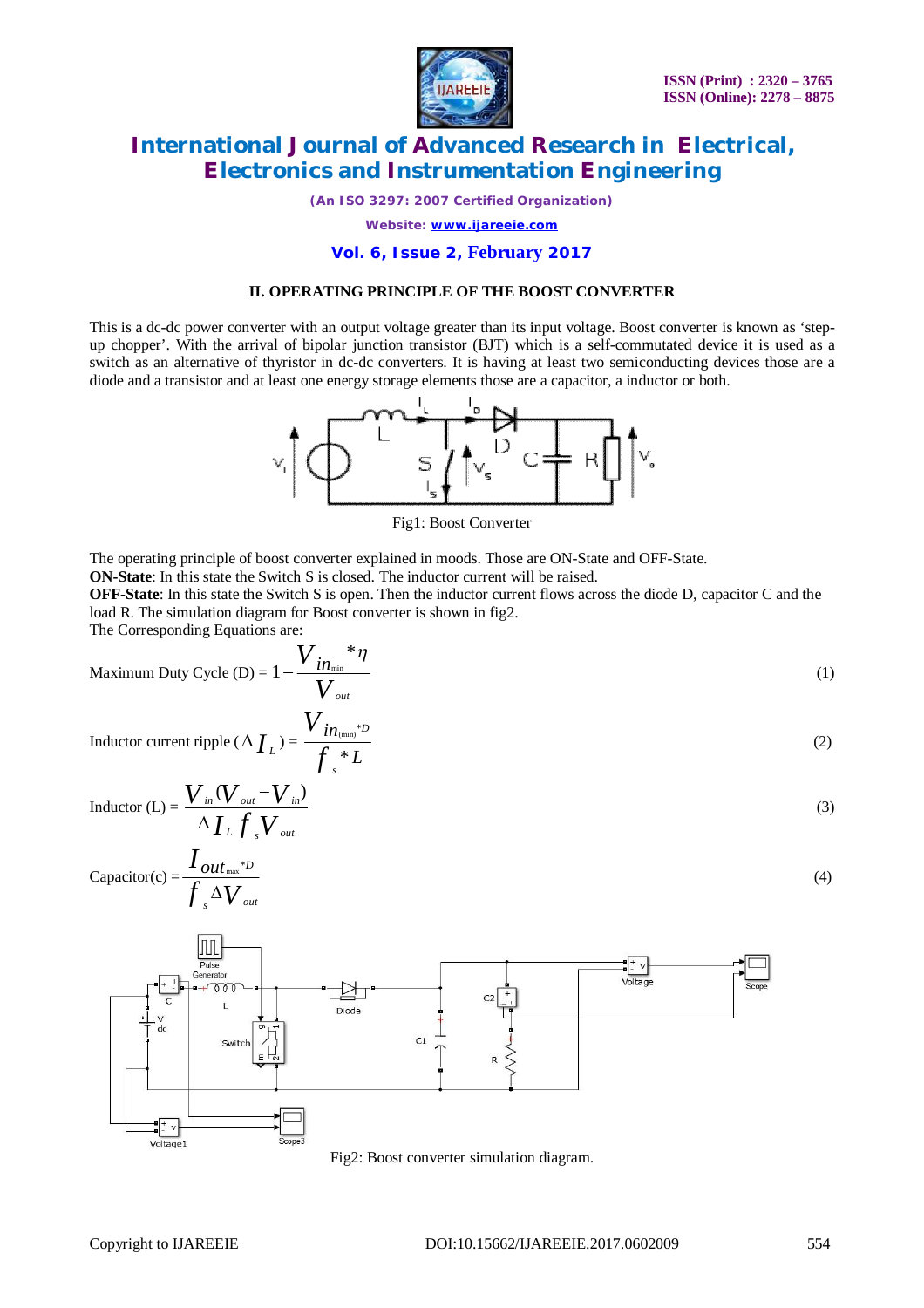

*(An ISO 3297: 2007 Certified Organization) Website: [www.ijareeie.com](http://www.ijareeie.com)*

#### **Vol. 6, Issue 2, February 2017**

#### **III. OPERATING PRINCIPLE OF THE VOLTAGE QUADRUPLER BOOST CONVERTER**

The voltage quadrupler boost converter uses two more extra capacitors and two more diodes, because of that during the energy transmission time divided inductor stored energy is stored in one capacitor and another divided inductor stored energy composed by the other capacitor energy store has transferred to the output to attain much higher voltage gain. Anyway, the voltage quadrupler boost converter efficiency is higher by comparing with boost converter at different duty ratios shown in fig11. The voltage gain of voltage quadrupler boost converter is high compare to boost converter. Also, the voltage stress of both active switches and diodes are less and uses automatic uniform current sharing ability without adding extra circuitry or control methods. The detailed operating principle is explained below.

The main objective is to obtain high voltage gain and such characteristic can only be achieved when the duty cycle is greater than 0.5 and in continuous conduction mode (CCM). Only for this case , However, with duty cycle lower than 0.5 or in DCM, as there is no enough energy transfer from the inductors to the blocking capacitors, output capacitors, and load side, and consequently it is not possible to get the high voltage gain as that for duty ratio greater than 0.5. Only with duty cycle larger than 0.5, due to the charge balance of the blocking capacitor, the converter can feature the automatic current sharing characteristic that can obviate any extra current-sharing control circuit.



Fig3: voltage quadrupler boost converter

The operating principle of the voltage quadrupler boost converter can be classified into four modes. They are mode1, mode2, mode3, mode4.The current directions are also shown in figures.

**Mode 1** ( $t_0 \le t < t_1$ ): Switches S1 and S2 are turned ON.  $D_{1a}$  ,  $D_{1b}$  ,  $D_{2a}$  ,  $D_{2b}$  are all OFF.



The Corresponding Equations are:

$$
L_1 \frac{di_{L1}}{dt} = V_{in}
$$
\n
$$
L_2 \frac{di_{L2}}{dt} = V_{in}
$$
\n(6)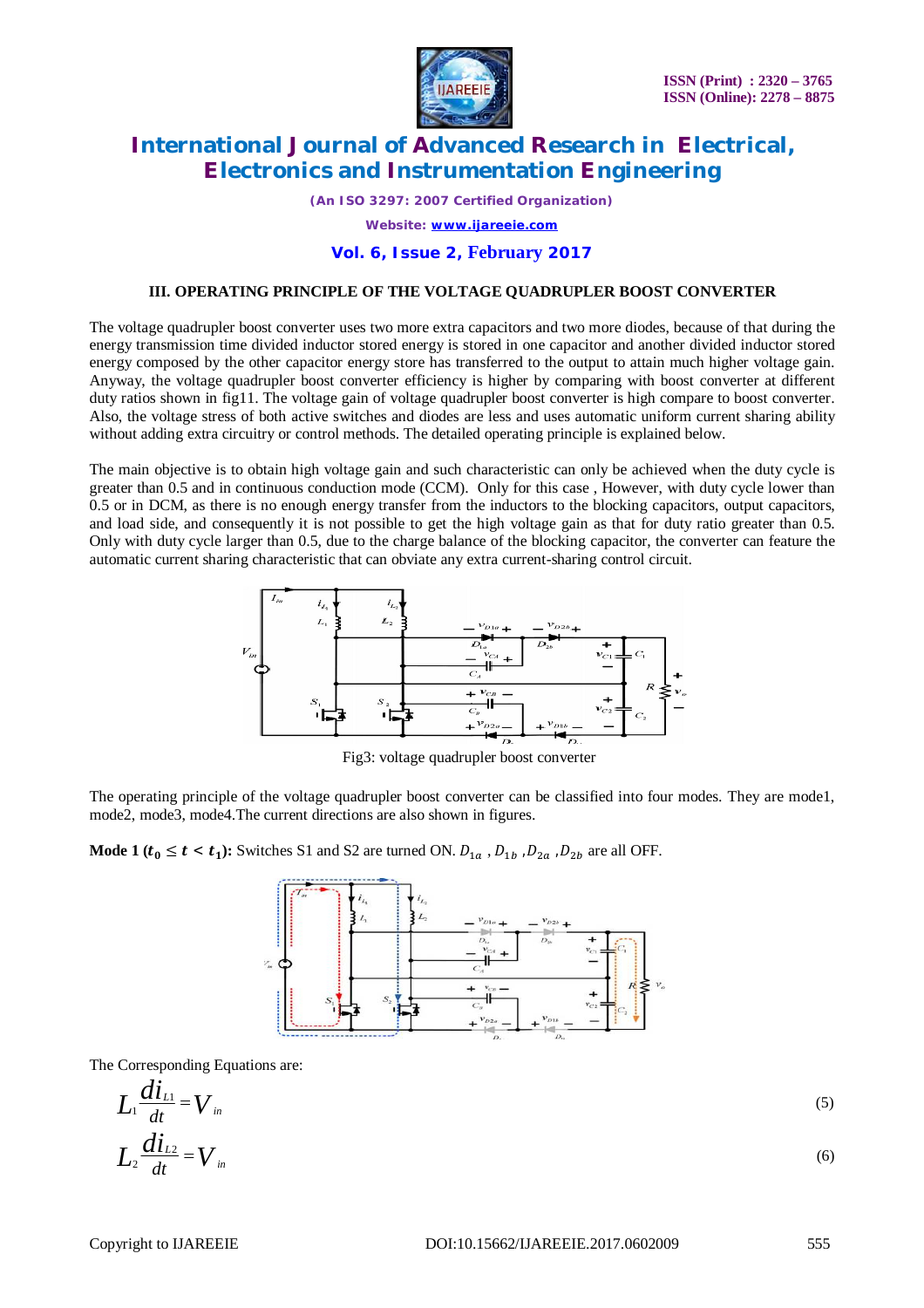

*(An ISO 3297: 2007 Certified Organization)*

*Website: [www.ijareeie.com](http://www.ijareeie.com)*

#### **Vol. 6, Issue 2, February 2017**

$$
C_A \frac{dV_{C_A}}{dt} = 0 \tag{7}
$$
  

$$
C_B \frac{dV_{C_B}}{dt} = 0 \tag{8}
$$

$$
C_1 \frac{d v_{C_1}}{dt} = -\frac{(v_{C_1} + v_{C_2})}{R}
$$
\n(9)

$$
C_2 \frac{d v_{C_2}}{dt} = -\frac{(v_{C_1} + v_{C_2})}{R}
$$
 (10)

Mode 2 ( $t_1 \le t < t_2$ ): For this operation mode, switch *S*1 remains conducting and *S*2 is turned OFF. Diodes  $D_{2a}$  and  $D_{2b}$  become conducting.



The Corresponding Equations are:

$$
L_1 \frac{d i_L}{dt} = V_{in} \tag{11}
$$

$$
L_2 \frac{di_{L2}}{dt} = V_{in} + v_{C_A} - v_{C_I} = V_{in} - v_{C_B}
$$
\n(12)

$$
C_{A} \frac{d v_{C_{A}}}{dt} = \dot{i}_{C_{B}} - \dot{i}_{L_{2}} \tag{13}
$$

$$
C_{B} \frac{d v_{C_{B}}}{dt} = i_{C_{A}} + i_{L_{2}} \tag{14}
$$

$$
C_1 \frac{d v_{C_1}}{dt} = -i_{C_A} - \frac{(v_{C_1} + v_{C_2})}{R}
$$
 (15)

$$
C_2 \frac{d v_{C_2}}{dt} = -\frac{(v_{C_1} + v_{C_2})}{R}
$$
 (16)

Mode  $3 (t_2 \le t < t_3)$ : Both S1 and S2 are on.  $D_{1a}$  ,  $D_{1b}$  ,  $D_{2a}$  ,  $D_{2b}$  are all OFF.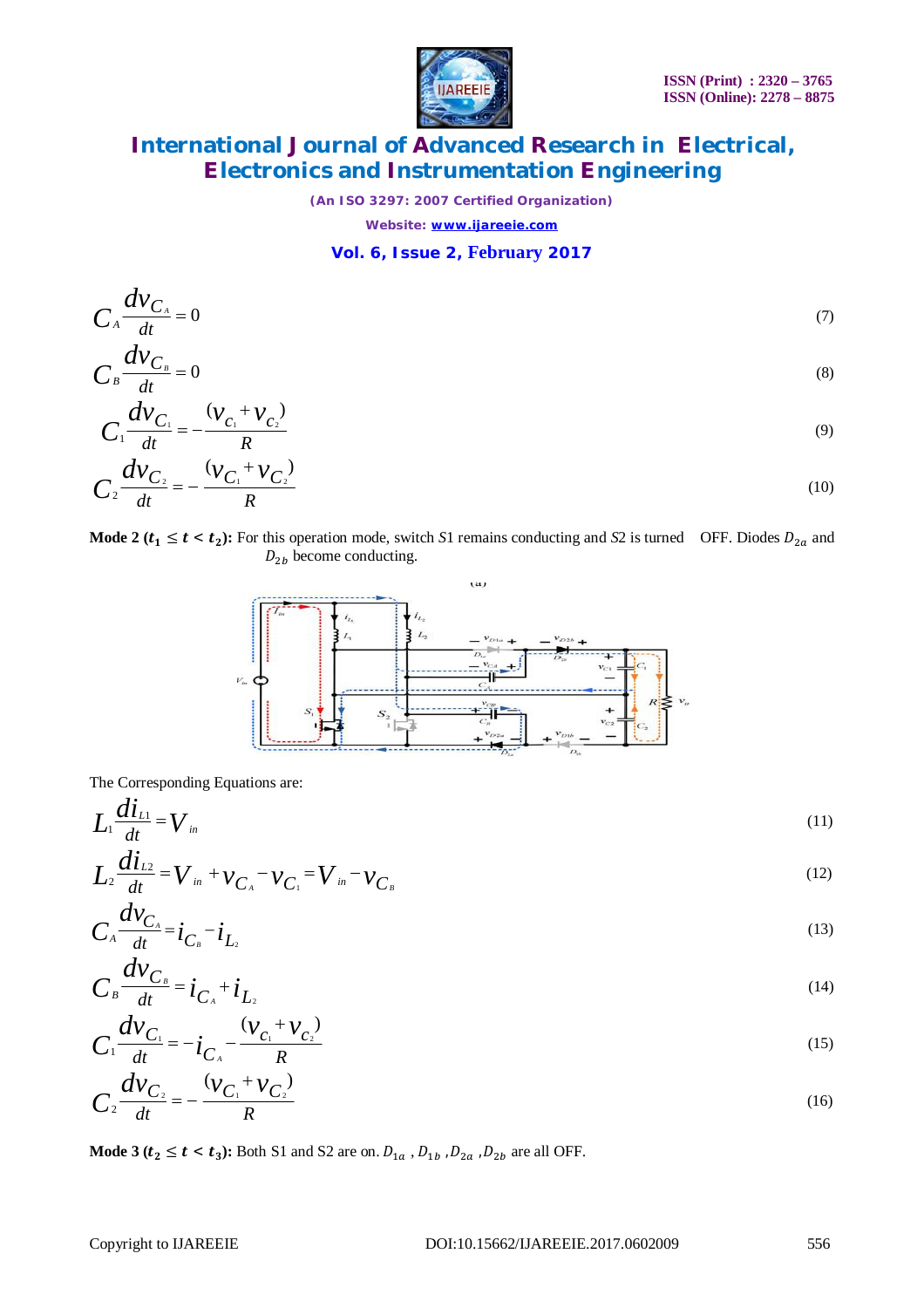

*(An ISO 3297: 2007 Certified Organization)*

*Website: [www.ijareeie.com](http://www.ijareeie.com)*

#### **Vol. 6, Issue 2, February 2017**



The Corresponding Equations are:

$$
L_1 \frac{di_{\scriptscriptstyle L1}}{dt} = V_{\scriptscriptstyle in} \tag{17}
$$

$$
L_2 \frac{di_{L2}}{dt} = V_{in} \tag{18}
$$

$$
C_A \frac{dv_{C_A}}{dt} = 0 \tag{19}
$$

$$
C_{B}\frac{dv_{C_{B}}}{dt}=0
$$
 (20)

$$
C_1 \frac{dV_{C_1}}{dt} = -\frac{(V_{C_1} + V_{C_2})}{R}
$$
 (21)

$$
C_2 \frac{d v_{C_2}}{dt} = -\frac{(v_{C_1} + v_{C_2})}{R}
$$
 (22)

Mode  $4(t_3 \le t < t_4)$ : For this operation mode, switch *S*2 remains conducting and *S*1 is turned OFF. Diodes  $D_{1a}$  and  $D_{1b}$  become conducting. The part of stored energy in inductor *L*1 as well as the stored energy of  $C_B$  is now released to output capacitor *C*2 and load. Meanwhile, part of stored energy in inductor *L*1 is stored in $C_A$ . In this mode, the output capacitor voltage *VC*2 is equal to  $V_{CB}$  plus $V_{CA}$ .



The Corresponding Equations are:

$$
L_1 \frac{di_{L1}}{dt} = V_{in} - v_{C_2} + v_{C_B} = V_{in} - v_{C_A}
$$

(23)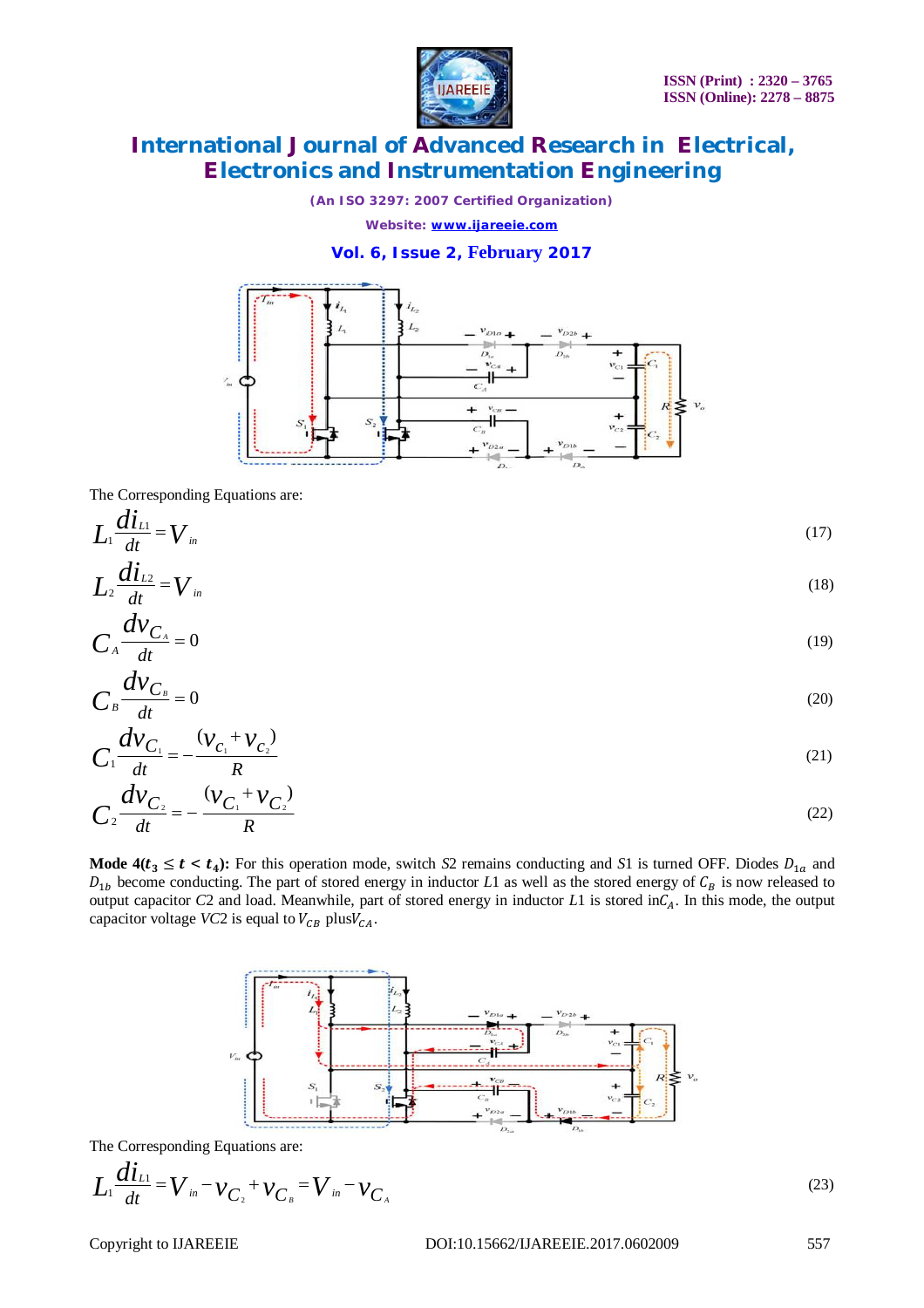

*(An ISO 3297: 2007 Certified Organization)*

*Website: [www.ijareeie.com](http://www.ijareeie.com)*

#### **Vol. 6, Issue 2, February 2017**

$$
L_{2} \frac{di_{L2}}{dt} = V_{in}
$$
\n
$$
C_{A} \frac{dV_{C_{A}}}{dt} = i_{C_{B}} + i_{L_{1}}
$$
\n(24)

$$
C_{B}\frac{dV_{C_{B}}}{dt}=i_{C_{A}}-i_{L_{A}}
$$
\n(26)

$$
C_1 \frac{d v_{C_1}}{dt} = -\frac{(v_{C_1} + v_{C_2})}{R}
$$
 (27)

$$
C_2 \frac{d v_{C_2}}{dt} = -i_{C_B} - \frac{(v_{C_1} + v_{C_2})}{R}
$$
 (28)

The voltage quadrupler boost converter is designed in such a way that, it should boost the input voltage. The converters part contains two MOSFET's for switching action. For this MOSFET, gate pulses are given by driver circuit. The simulation diagram for quadruple boost converter is shown in fig4.





#### **IV. SIMULATION RESULTS**

To make better understanding of voltage quadrupler boost converter, first simulation is done. In simulation 394 Volt output voltage is observed against 25 volt input voltage for 0.76 duty ratio. Current ripples are getting down because of blocking capacitor. The 2 Mosfets are triggered by gating pulses. The gating pulses are given for different duty ratios. In below figure is also shows 394 volt boost of voltage against 25 volt input for Quadruple boost converter. The efficiency of both converters is compared in table 1.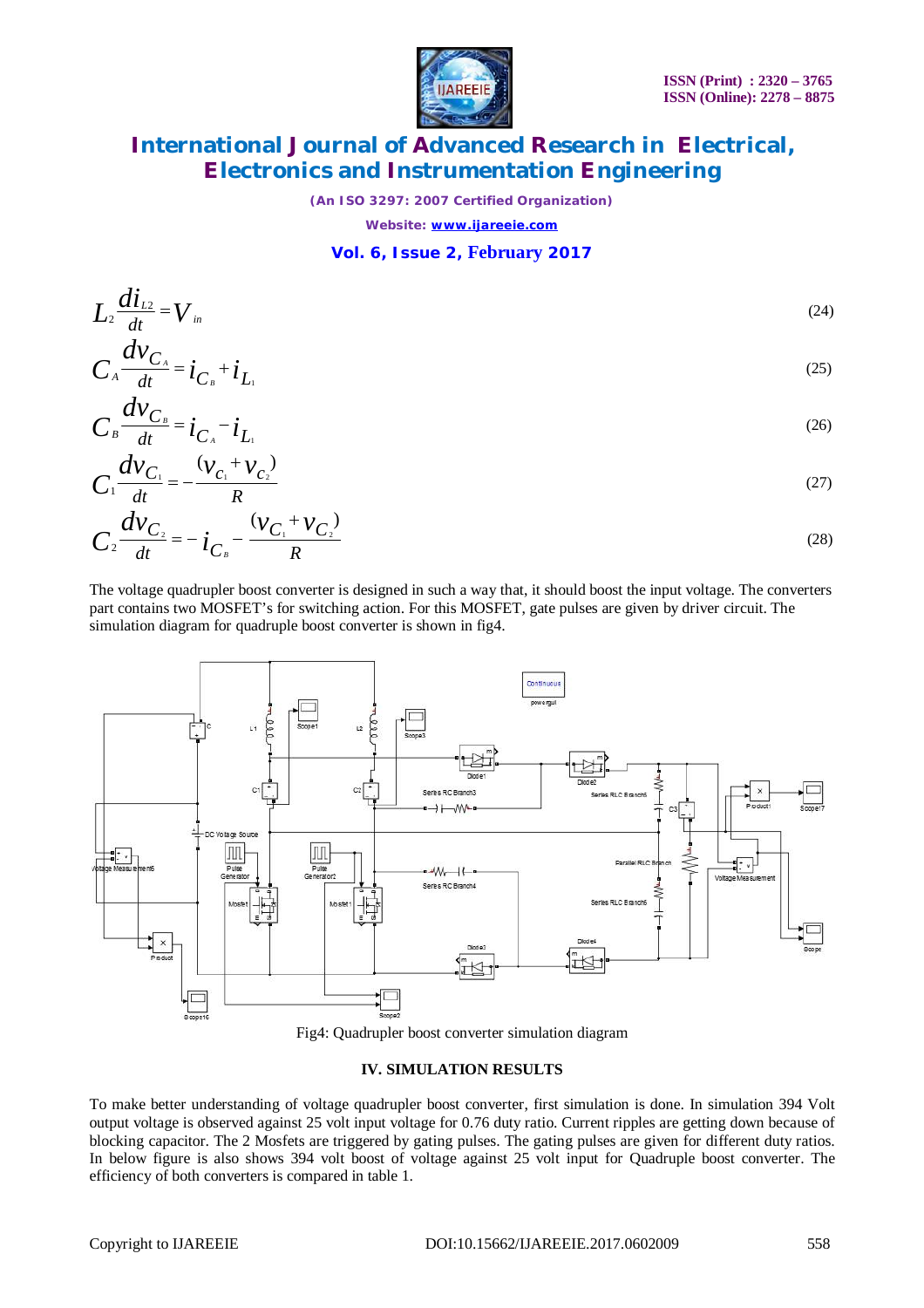

*(An ISO 3297: 2007 Certified Organization)*

*Website: [www.ijareeie.com](http://www.ijareeie.com)*

#### **Vol. 6, Issue 2, February 2017**

| <b>Duty Ratio</b> | <b>Boost Converter Efficiency</b> $(\eta)$ | <b>Voltage Quadrupler Boost</b><br>Converter Efficiency( $\eta$ ) |
|-------------------|--------------------------------------------|-------------------------------------------------------------------|
| 76%               |                                            | 92.5                                                              |
| 50%               | 40.99                                      | 83.3                                                              |
| 25%               | 48.                                        | 73.3                                                              |

Table 1:-Efficiency comparison of Boost Converter and Proposed Converter for different duty ratios.

In The Fig 5, it shows the graph of time Vs voltage .The output voltage waveforms for different duty ratios of quadruple boost converter are shown in fig 5.



Fig 5: voltage waveforms of Quadruple Boost Converter for different duty ratios.

In The Fig 6, it shows the graph of time Vs current. The output current waveforms for different duty ratios of quadruple boost converter are shown in fig 6.



Fig 6: Current waveform of Quadruple Boost Converter for different duty ratios.

In The Fig 7, it shows the graph of time Vs voltage .The output voltage waveforms for different duty ratios of boost converter are shown in fig7.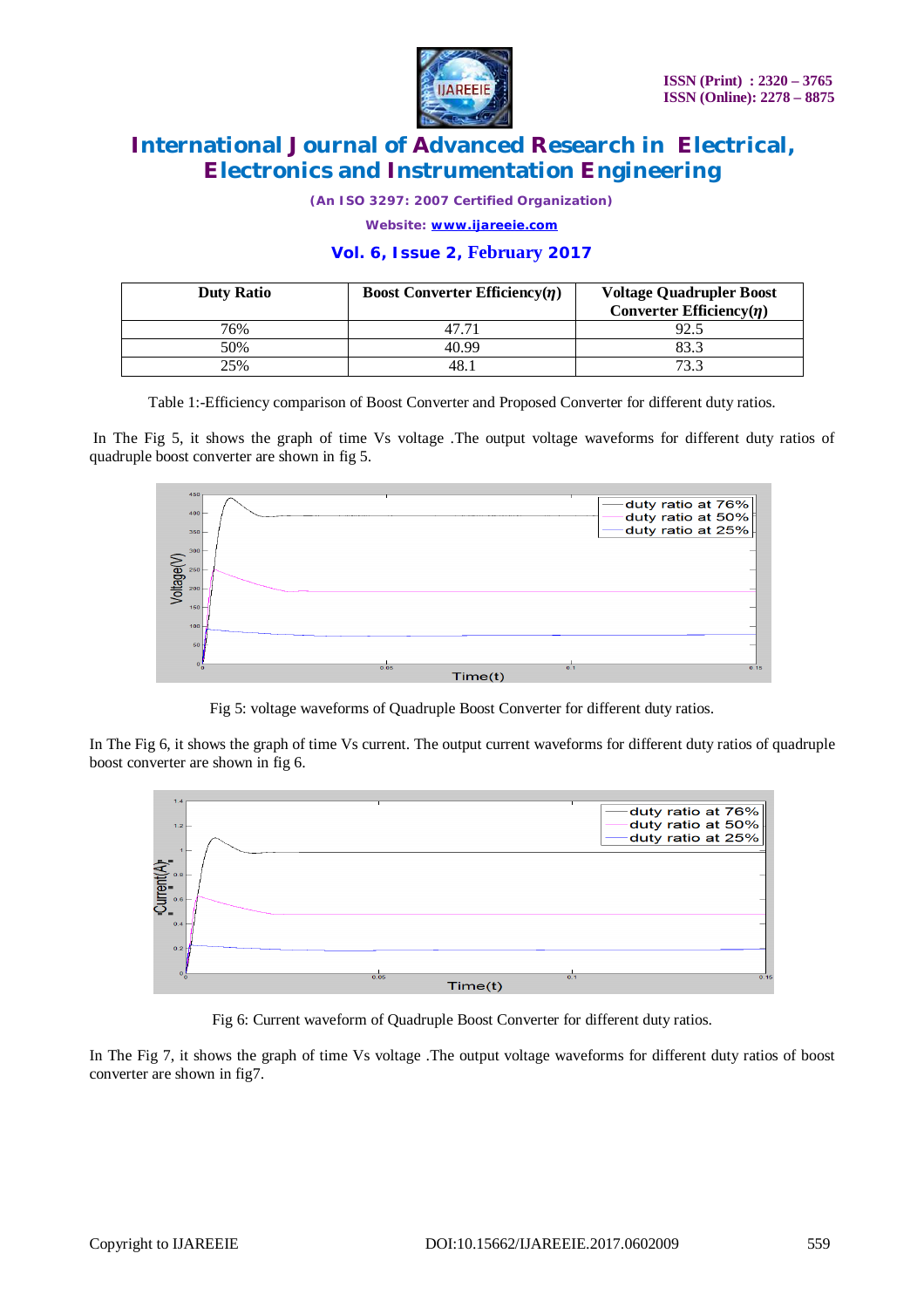

*(An ISO 3297: 2007 Certified Organization) Website: [www.ijareeie.com](http://www.ijareeie.com)*

### **Vol. 6, Issue 2, February 2017**



Fig 7: output voltage waveforms of boost converter for different duty ratio's.

In The Fig 8, it shows the graph of time Vs current. The output current waveforms for different duty ratios of quadruple boost converter are shown in fig 8.



Fig 8: output current waveforms of boost converter for different duty ratio's.

In The Fig 9, it shows the graph of time Vs amplitude. The pulses given to pulse generator of Quadruple Boost Converter is shown in fig 9.



Fig 9: pulses for Quadruple Boost Converter

In The Fig 10, it shows the graph of time Vs amplitude. The pulses given to pulse generator of Boost Converter is shown in fig 10.